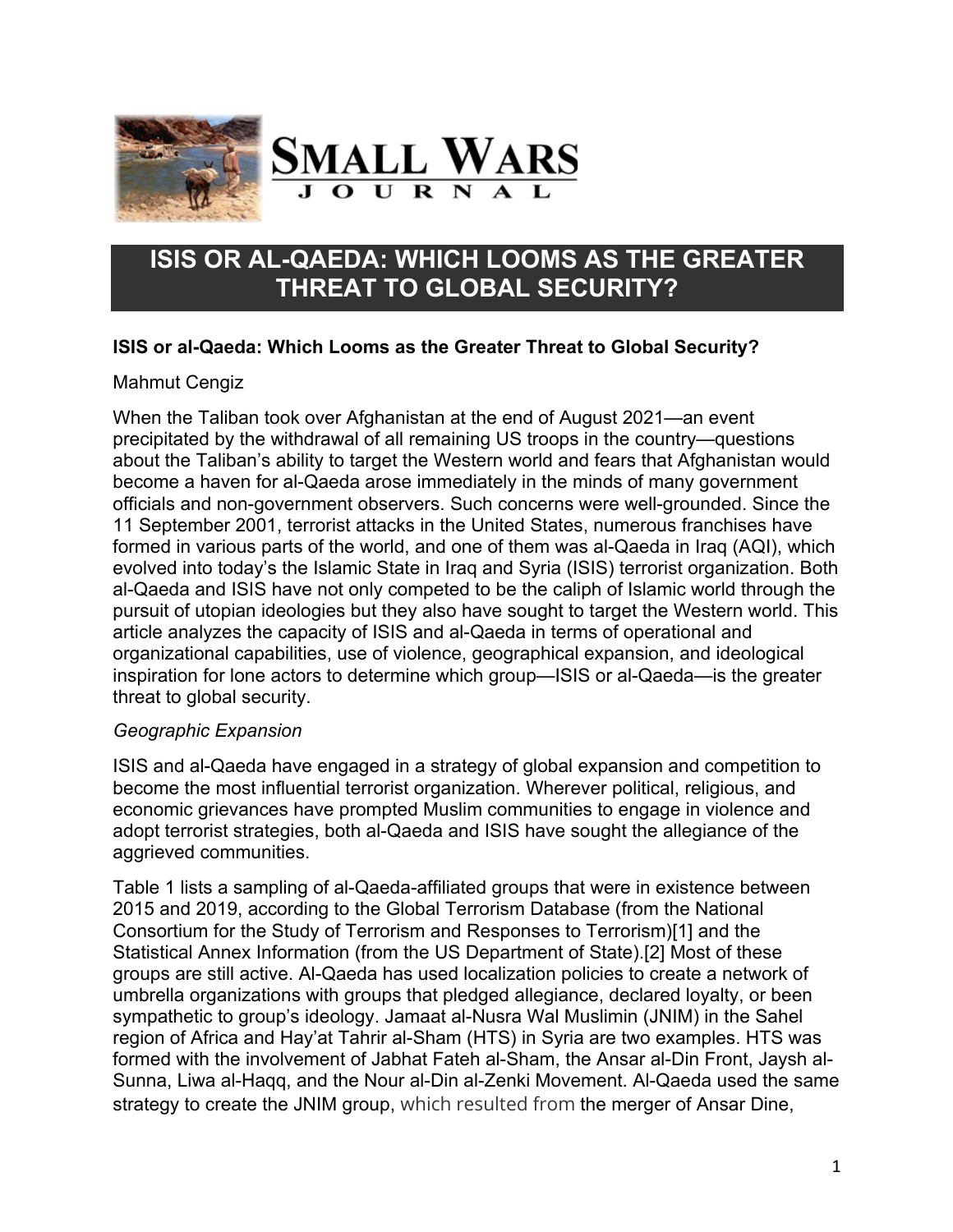the Macina Liberation Front, al-Mourabitoun, and the Saharan branch in the Islamic Maghreb.

| Al-Qaeda-Affiliated Group                   | Country       |
|---------------------------------------------|---------------|
| al-Qaeda in the Islamic Maghreb (AQIM)      | Algeria       |
| al-Badr Mujahideen                          | India-Kashmir |
| al-Qaeda in the Indian Subcontinent (AQIS)  | India-Kashmir |
| Ansar Ghazwat-ul-Hind                       | India-Kashmir |
| Hizbul Mujahideen (HM)                      | India-Kashmir |
| Jaish-e-Mohammed (JEM)                      | India-Kashmir |
| Lashkar-e Tayyiba (LeT)                     | India-Kashmir |
| Tehrik al-Mojahedin                         | India-Kashmir |
| Jama'at Nusrat al-Islam wal-Muslimin (JNIM) | Mali          |
| Arakan Rohingya Salvation Army (ARSA)       | Myanmar       |
| Haqqani Network                             | Afghanistan   |
| Ahle Sunnat Wal Jamaat (ASWJ)               | Pakistan      |
| Lashkar i Jhangvi (LJ)                      | Pakistan      |
| Lashkar-e-Islam (Pakistan)                  | Pakistan      |
| al--Shabaab                                 | Somalia       |
| Ahrar al-Sham                               | Syria         |
| Hay'at Tahrir al-Sham                       | Syria         |
| Jaysh al-Islam                              | Syria         |
| Nur-al-Din al-Zinki Movement                | Syria         |
| Rouse the Believers Operation Room          | Syria         |
| Turkestan Islamic Party                     | Syria         |
| Hurras al-Dine                              | Syria         |
| Jaish al-Izza                               | Syria         |
| Okba Ibn Nafaa Brigade                      | Tunisia       |
| al-Qaeda in the Arabian Peninsula (AQAP)    | Yemen         |

### **Table 1: A Sampling of al-Qaeda-Affiliated Groups in Existence between 2015 and 2019**

Al-Shabaab is another active al-Qaeda-affiliated group. It operates in Somalia and Kenya and has been listed by the U.S. Department of State since 2014 as one of the top five terrorist organizations responsible for the most terrorist attacks. In addition to HTS, other al-Qaeda-affiliated groups have filled the vacuums in Syria since 2015 when ISIS began to lose a significant amount of its territory in the country. For example, Hurras al-Dine is based in Idlib (a city in northwestern Syria) but it carried out attacks outside Idlib in 2021.[3] Ongoing conflict in the Jammu and Kashmir region have created opportunities for al-Qaeda to be the address for jihadist groups that have fought against the Indian military.

Other active groups listed in Table 1 that get serious attention from the western world are AQAP, AQIS, and the Haqqani Network. AQAP is still active in the Middle East and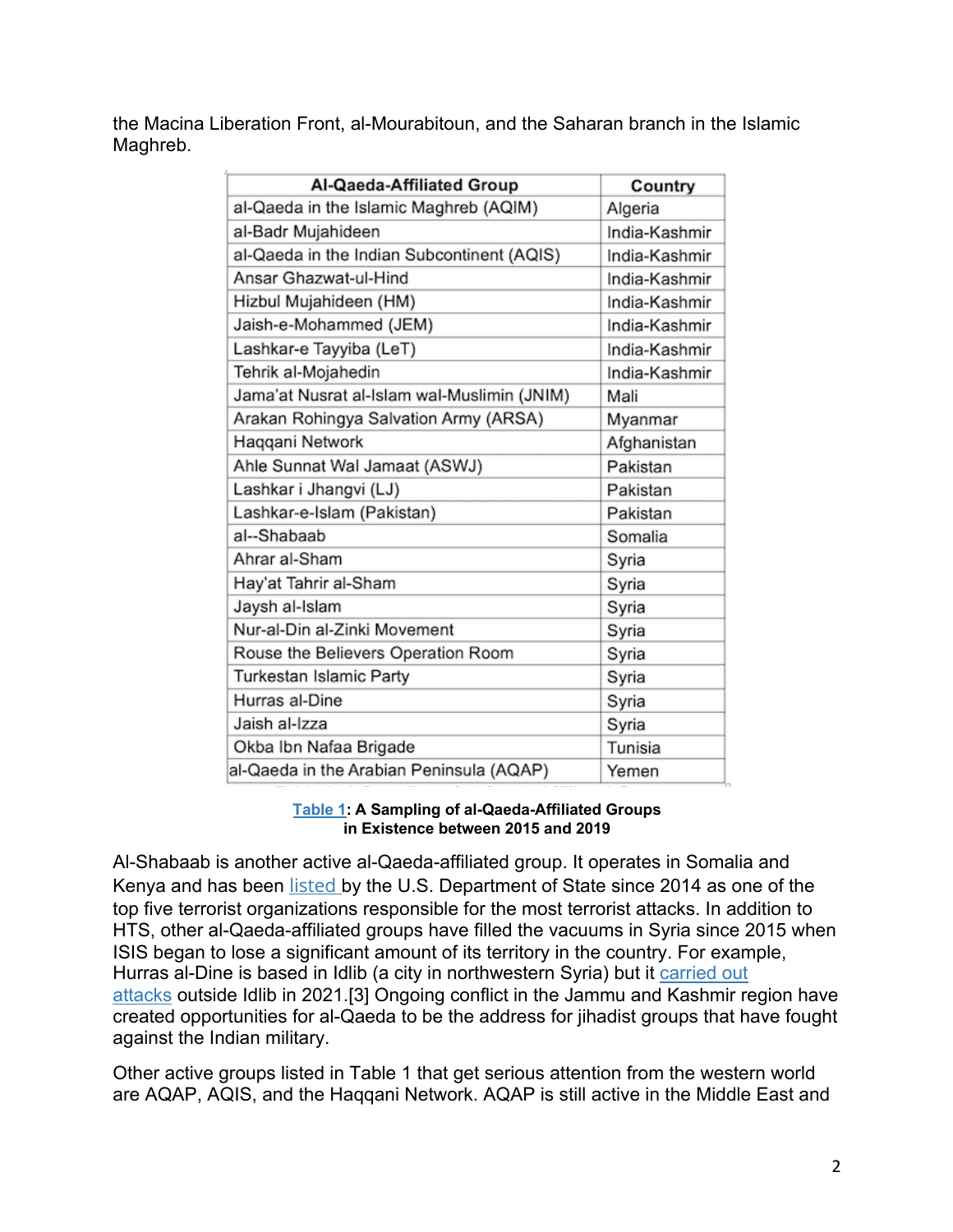operates predominantly in Yemen where it targets pro-government forces and Yemeni military. The Western world has found AQAP to be more menacing than other jihadist groups because of AQAP's links to radical American cleric Anwar al-Awlaki and its attempts to target the Western world.

Al-Qaeda in the Indian Subcontinent in Afghanistan, Pakistan, Bangladesh, Myanmar, and India.[4] It is the Taliban's ally and has an extensive network in Afghanistan.[5] The Haqqani Network, which operates in Afghanistan, is a key ally of al-Qaeda and was responsible for an attack that targeted the Inter-Continental Hotel in Kabul in 2011, resulting in the wounding of 77 US soldiers. A 2020 US Department of the Treasury memorandum described how al-Qaeda is gaining strength in Afghanistan and noted that the Haqqani Network had formed a new joint unit of armed fighters in cooperation with Al-Qaeda.[6] A 2021 UN report stated that the Haqqani Network has strong links with regional terrorist groups and is one of the primary liaisons between the Taliban and al-Qaeda.[7]

ISIS, on the other hand, has been one of the world's most popular terrorist organizations. Founded by Abu Mus'ab al-Zarqawi, the group emerged from al-Qaeda's remnants in Iraq. After fading into obscurity by 2007, the group reemerged in 2011 and invaded Iraqi territory (Mosul and Tikrit) in 2014 and areas along Syria's border with Turkey in 2015. A U.S.-led military campaign in 2015 led to considerable losses for ISIS, and the group lost 95 percent of its territory by 2017. The Western world declared victory against ISIS when the group's leader, Abu Bakr al-Baghdadi, was killed in 2019. ISIS in 2021, however, remained one of the most active terrorist groups in the world based on the number of casualties and the number of terrorist incidents. The organization has around 16,000 militants in Iraq and Syria and has been the perpetrator of around at least 500 terrorist attacks in the region. Even in the refugee camps run and operated by the Syrian Democratic Forces, ISIS has been influential. For example, the women's wing of ISIS, the al-Hesba Brigade, controls the refugee camps and targets female refugees who oppose the ISIS ideology.

Also contributing to the attractiveness of ISIS is the group's decision to create and develop a unique operational, ideological, and organizational model.[8] The model had at its foundation the creation of provincial affiliates and the expansion of its twisted and strict interpretation of Islamist ideology. From there it followed that ISIS would seek to control territory, demonstrate a preference for lethal attacks, claim responsibility for attacks it had carried out, and use traditional and social media to generate operating revenue for the group. Implementation of the model enabled ISIS to become one of the most popular and most well-known terrorist organizations in the world. As an extension of the model, ISIS adopted a new strategy of expanding the organization's reach through the development of loose ties with like-minded individuals and groups that operate as franchises of ISIS.

The franchise approach is successful, leading to ISIS having more franchises than al-Qaeda. Some ISIS franchises, however, were formed during the early years of the terrorist organization's existence when other *jihadist* groups in Iraq and Syria competed to be under the banner of ISIS. A significant number of these, and subsequent, franchises have added the ISIS moniker to the franchise group's name, thereby creating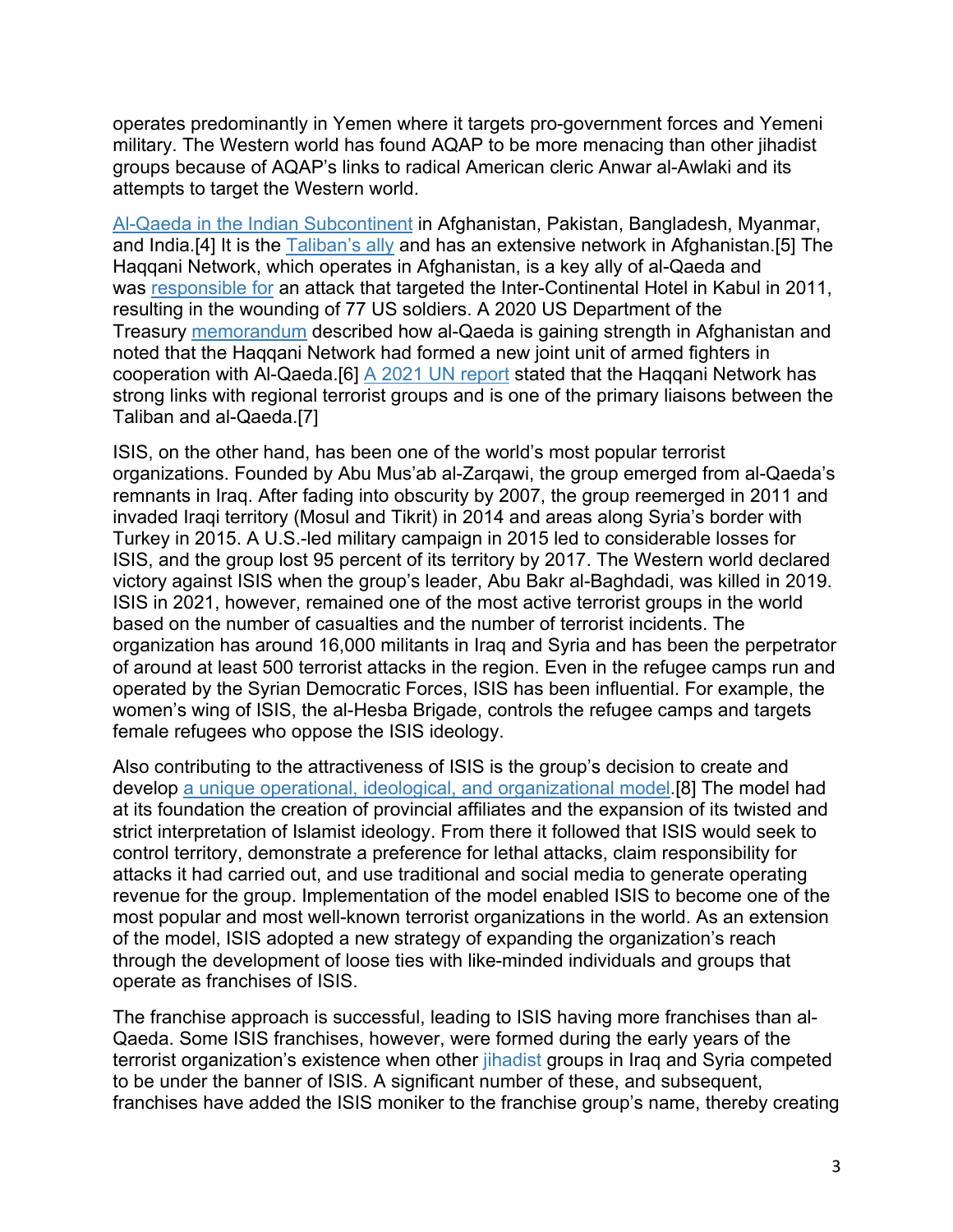the perception that ISIS is a global organization—even after the organization lost its power in the territories where it operated in Iraq and Syria.

ISIS, however, has been more influential over jihadist groups that operate in Asia and Africa (see Table 2). All jihadist groups in the Philippines, for example, pledged allegiance to ISIS when the organization was at the peak of its popularity. More recently, in 2018, the wing of the Abu Sayyaf in the Basilan province of the Philippines changed its name to ISIS-Philippines. The US Department of State responded by designating the Basilan wing of the Abu Sayyaf as a terrorist organization. ISIS launched its outreach to the Philippines in 2016 for extremists in southern Philippines who could not travel to its self-proclaimed caliphate in Iraq and Syria. In 2017, ISIS was able to overrun the city of Marawi. ISIS-Philippines has been one of the most active and capable ISIS-affiliated groups and was listed as one of top 10 terrorist groups responsible for the most casualties in 2019.[9]

| <b>ISIS-Affiliated Group</b>                  | Country                         |
|-----------------------------------------------|---------------------------------|
| ISIS-Khorasan (ISIS-K)                        | Afghanistan                     |
| Jama'atul Mujahideen Bangladesh<br>(JMB)      | Bangladesh                      |
| ISIS-Central Africa                           | Central African Republic        |
| ISIS-DRC                                      | Democratic Republic of<br>Congo |
| ISIS-Sinai                                    | Egypt                           |
| ISIS-Jammu and Kashmir                        | India-Kashmir                   |
| Jamaah Ansharut Daulah                        | Indonesia                       |
| Mujahidin Indonesia Timur                     | Indonesia                       |
| ISIS-Libya                                    | Libya                           |
| ISIS-Greater Sahara                           | Mali                            |
| ISIS-Mozambique                               | Mozambique                      |
| Boko Haram                                    | Nigeria                         |
| ISIS-West Africa                              | Nigeria and Sahel               |
| Jamaat-ul-Ahrar                               | Pakistan                        |
| Abu Sayyaf Group (ASG)                        | Philippines                     |
| Ansar al-Khilafa                              | Philippines                     |
| Bangsamoro Islamic Freedom<br>Movement (BIFM) | Philippines                     |
| ISIS-Philippines                              | Philippines                     |
| Maute Group                                   | Philippines                     |
| ISIS-Somalia                                  | Somalia                         |
| Jaysh Khaled Bin al-Walid                     | Syria                           |
| ISIS-Tunisia                                  | Tunisia                         |
| Jund al-Khilafah                              | Tunisia                         |
| ISIS-Yemen                                    | Yemen                           |

#### **Table 2: A Sampling of ISIS-Affiliated Groups in Existence between 2015 and 2019**

In Africa, ISIS-affiliated groups far outnumber Al-Qaeda-affiliated groups. ISIS has franchises in Nigeria, the Central African Republican, Mozambique, Nigeria, the Sahel, Tunisia, Egypt, Libya, and Somalia, while Al-Qaeda has only two affiliated groups: JNIM in the Sahel and al-Shabaab in Somalia.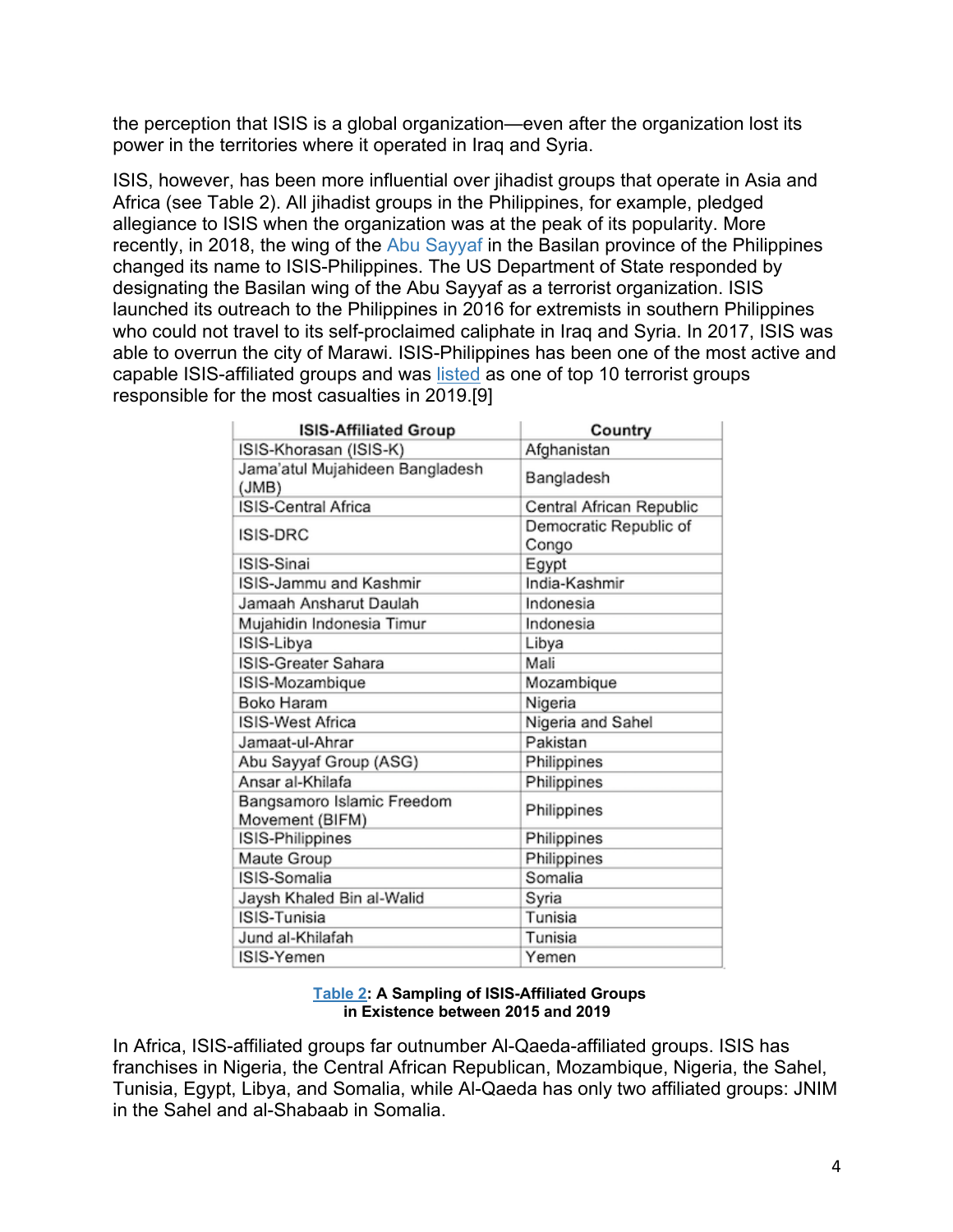Concern about the terrorist groups that operate in the Sahel has been ongoing. U.S.-led military operations, French troops, and United Nations missions all have failed to fend off the activities of these groups. ISIS-Greater Sahara (ISIS-GS) and ISIS-West Africa are two ISIS franchises that are active in the Sahel. ISIS-West Africa, operating in Nigeria, gained popularity after it killed the leader of Boko Haram, Abubakar Shekau, in 2021. The group was formed in 2016 by Boko Haram defectors and expanded its operational capacity to Chad, Niger, and Cameroon. In 2018, ISIS-West Africa was the perpetrator of 22 attacks in which a total of 160 individuals were killed.[10] The group relies on a hearts-and-minds approach in its operational regions, selectively targeting Christians, state institutions, and military personnel. ISIS-GS operates mostly in Mali. The group came to prominence in 2015 when al-Mourabitoun, a group affiliated with al-Qaeda, pledged allegiance to ISIS. In 2017, ISIS-GS targeted and killed four US soldiers.[11]

ISIS provincial franchises in Libya, Tunisia, and Egypt perpetrated 347 terrorist incidents in 2019, up slightly from 345 incidents in 2018. ISIS-Libya emerged in Derna, a port city in eastern Libya, in 2014 when a group of 300 former Libyan members of the Battar Brigade returned to their country after fighting in Syria and allied with the Ansar al-Sharia terrorist group. ISIS-Tunisia emerged in 2015 when the group was involved in attacks in Sousse, Tunisia, including the targeting of the Bardo Museum.[12] ISIS-Tunisia has maintained its capacity to carry out attacks in the country, where the group executed two suicide attacks in 2019.[13]

In Egypt, which also hosts many jihadist terrorist groups, most of the attacks by these groups have occurred in the northern Sinai area. ISIS-Sinai was to blame for 320 terrorist attacks between 2013 and 2017. This ISIS franchise originated from the Sunni Salafist Ansar Bayt al-Maqdis terrorist group that declared war against the Egyptian government immediately after the ouster of President Mohamed Morsi in a July 2013 military coup. The origin of the ISIS-Somalia franchise dates to 2012 when al-Shabaab assigned Abdul Qadir Mumin to operate in its remote outpost in Puntland in northeastern Somalia.[15]

ISIS-Democratic Republic of Congo (ISIS-DRC) emerged in 2017 in the Democratic Republic of Congo when militants from a new brand of the rebel group Allied Democratic Forces (ADF). Known as the City of Monotheism and Monotheists, the group leaned toward ISIS. The ADF is an Islamist group that has fought against the governments of the DRC and Uganda for several years. The US Department of State designated ISIS-DRC as a foreign terrorist organization in 2021 along with the ISIS branch in Mozambique (ISIS-Mozambique). In October and November 2021, ISIS-DRC was able to expand its capacity to Uganda and was the perpetrator of several attacks.

Mozambique's experience with violence by Islamic extremists began when Al Sunna wa Jama'ah popped up in the eastern part of the country in 2017. Referred to by locals as al-Shabaab, the group's grievances included dissatisfaction with widespread poverty and inequality, frustration over the government's ineffective policies for addressing those issues, and the expansion of Salafist ideology with support from the Gulf States in the form of funding for mosques, social programs, and young students who wanted to study abroad and propagate Wahhabi Islam. The rising influence of Wahhabism led to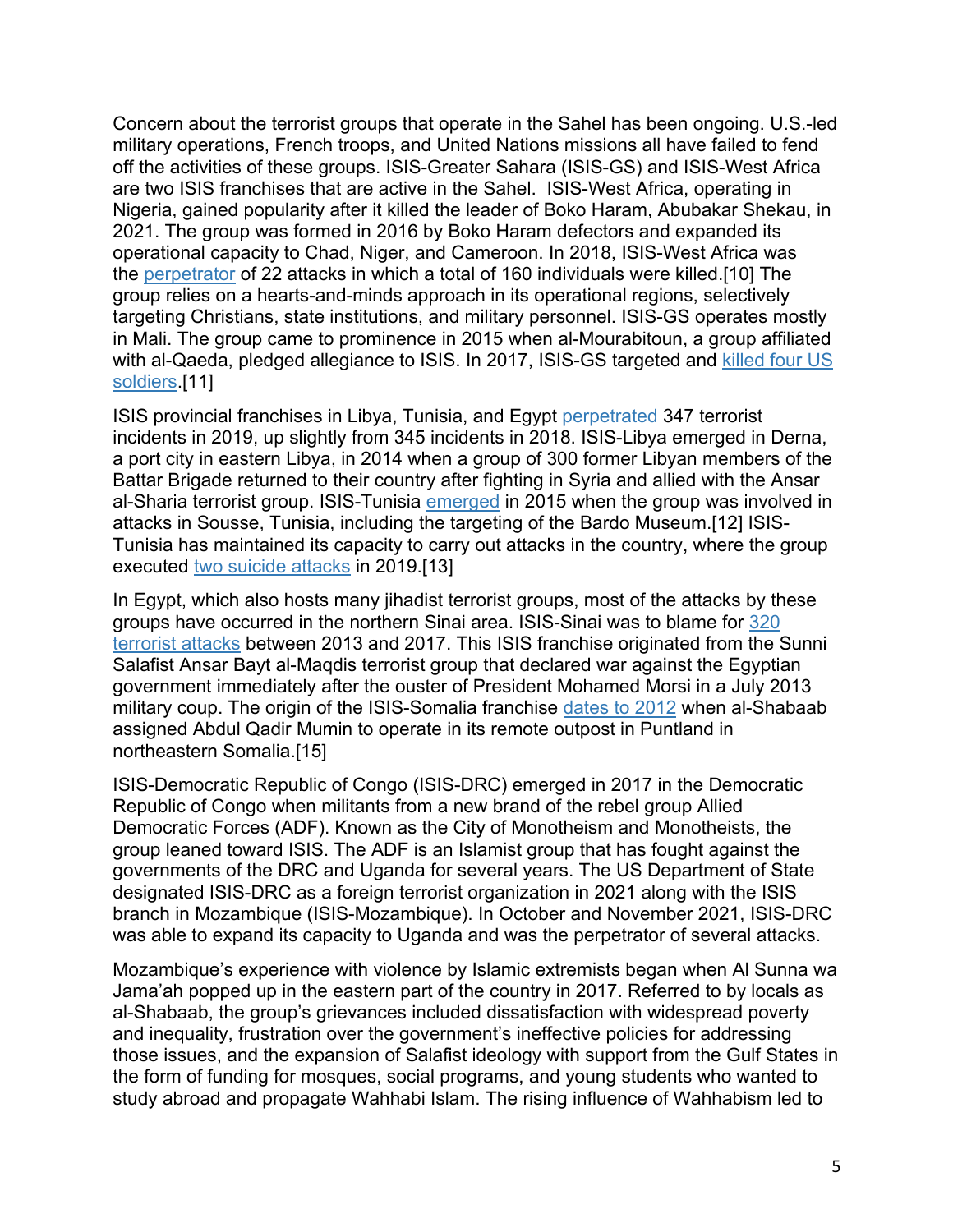conflict with Sufi Muslims in the country, resulting in the death of 300 people and the displacement of thousands of others.[16] By 2019, the terrorist group al-Sunna wa Jama'ah emerged and was acknowledged by ISIS as one of its affiliates. Like other ISIS provincial franchises, al-Sunna selectively targeted military troops.

### *Operational Capabilities and Use of Violence*

Operational capabilities have been critical in the analysis of terrorist organizations in terms of which group should be considered the most dangerous. Both the al-Qaeda and ISIS core groups and their franchises have the capacity to use terrorist tactics ranging from improvised explosive devices (IEDs), vehicle borne improvised explosive devices, suicide bombings, drone attacks, and mortar launchings. According to the 2019 Annex of Statistical Information, ISIS-Core used explosives in 10 percent of the group's attacks and IEDS in 37 percent of its attacks.[17] Al-Shabaab, as a strong franchise of al-Qaeda in Africa, used explosives in 11 percent of the group's attacks and IEDs in 33 percent of its attacks. When it comes to assassinations, ISIS-Core used the tactic slightly more often than did Al Shabaab (19 percent and 15 percent, respectively). ISIS-Core also outdid Al Shabaab in the use of suicide bombings (18 percent and 16 percent, respectively).[18]

Other tactics that indicate the operational capacity of terrorist organizations are the use of complex coordinated terrorist attacks (CCTAs), multiple terrorist tactics in a single attack, and campaign attacks.[19] Al-Qaeda's attacks in Europe, such as the 2004 Madrid bombings[20] and the 2007 London bombings,[21] were replaced by ISIS CCTAs in Europe in the mid-2010s, such as the Paris attacks in 2015[22] and the Brussels bombings in 2016.[23] An ISIS franchise in Sri Lanka, the National Tawheed Jamaah, was the perpetrator of the 2018 Easter Day attacks that killed more than 300 people in seven separate targets.[24] In 2021, ISIS-K deployed a suicide bomber who stormed Afghanistan International Airport, killing 170 civilians and 13 US service members. The deadly incident is another example of how ISIS franchises are capable of using multiple tactics in a single attack. Today, ISIS seems to be more capable of using CCTAs in Europe than al-Qaeda does; however, it should be noted that al-Qaedaaffiliated groups in the Sahel, Somalia, and Syria are indeed capable of conducting CCTAs. In this context, the use of campaign attacks indicates the extent to which terrorist organizations are capable of executing global attacks. In 2018, for example, ISIS-Core conducted campaign attacks in more than 10 countries after the organization lost one of its strongholds in Syria.[25]

Group leadership is another indicator of operational capacity. ISIS excels in this area compared with al-Qaeda. ISIS has a strong and influential leadership model that enables the organization to exert some measure of control over its franchises. In contrast, al-Qaeda leader Ayman al Zawahiri is over 80 years old and has less control over the al-Qaeda-core group and the core group's franchises. The ISIS model also enabled the organization to quickly replace its leader, Abu Bakr al-Baghdadi, after he was killed in a targeted US military operation in 2019. The speed at which the ISIS leader was replaced sent a message to counterterrorism experts about the effectiveness of the decapitation component of the Western counterterrorism model.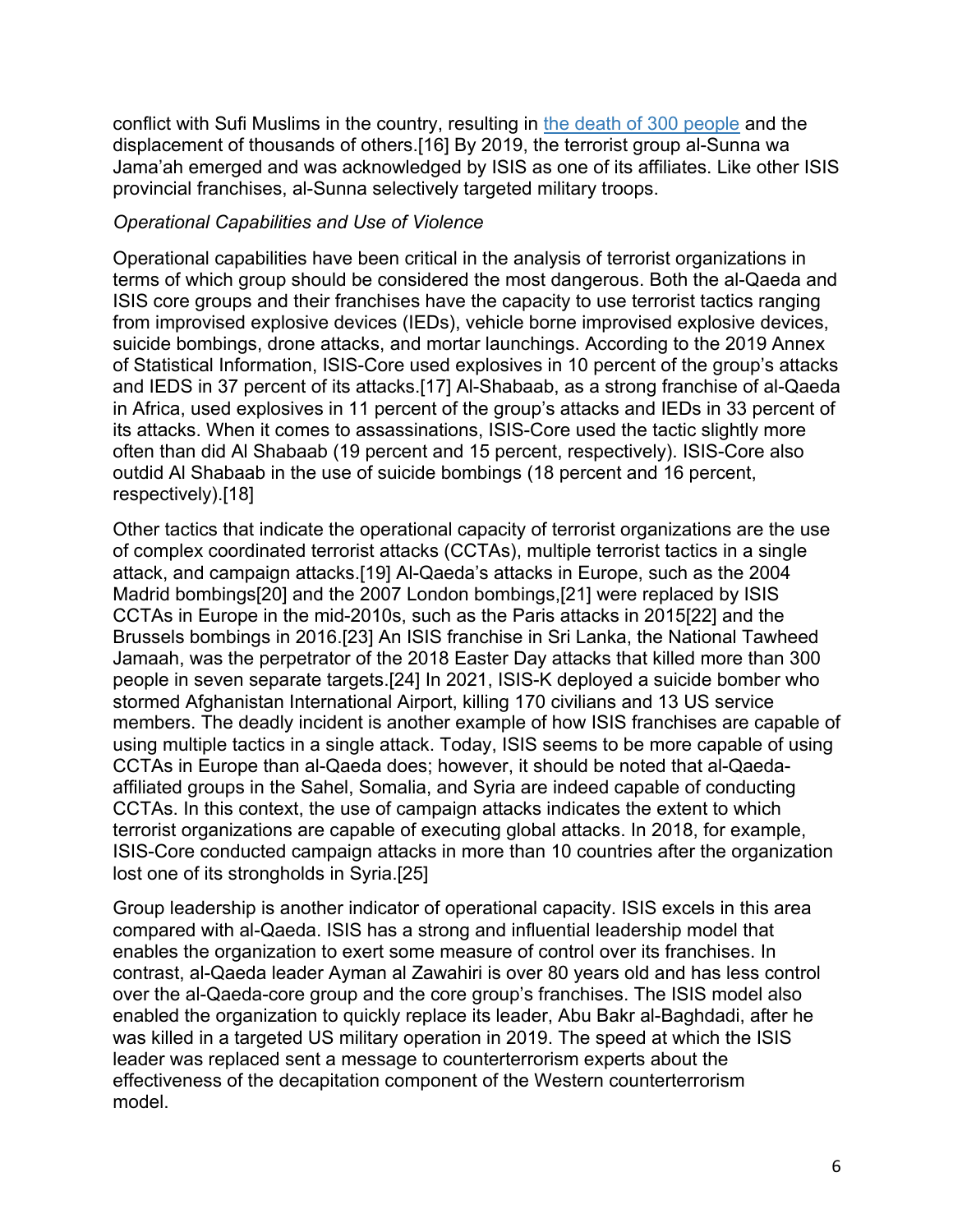Terrorist groups rarely are random or senseless in the selection of their targets. They use violence strategically to send messages to an outside audience, such as the Western world. ISIS groups appear to be more violent than al-Qaeda groups. In 2019, the Annex of Statistical Information report listed four ISIS groups responsible for the most casualties (i.e., persons killed and wounded): ISIS-Core, ISIS-West Africa, ISIS-K, and ISIS-Philippines.[26] This list included only two al-Qaeda groups: HTS and al-Shabaab. According to the casualty rate (obtained by dividing the number of casualties by the number of incidents attributed to a particular group) given in the 2019 report, of the top five ISIS and al-Qaeda groups responsible for the most incidents, ISIS-affiliated groups were the more violent of the two groups (see Figure 1). For example, ISIS-K killed or wounded 724 people in 47 incidents, followed by ISIS-West Africa, which killed or wounded 1,222 people in 85 incidents. The most violent al-Qaeda group was HTS, with a casualty rate of 7.7.[27]



**Figure 1: Casualty rates for ISIS-affiliated (blue) and al-Qaeda-affiliated (red) groups in 2019**

Figure 1 compares the attacks and casualties for which ISIS-affiliated groups and al-Qaeda-affiliated groups were responsible in 2019. ISIS-affiliated groups killed or wounded 6,652 people in 959 incidents, while al-Qaeda-affiliated groups killed or wounded 4,420 people in 767 incidents.[28]

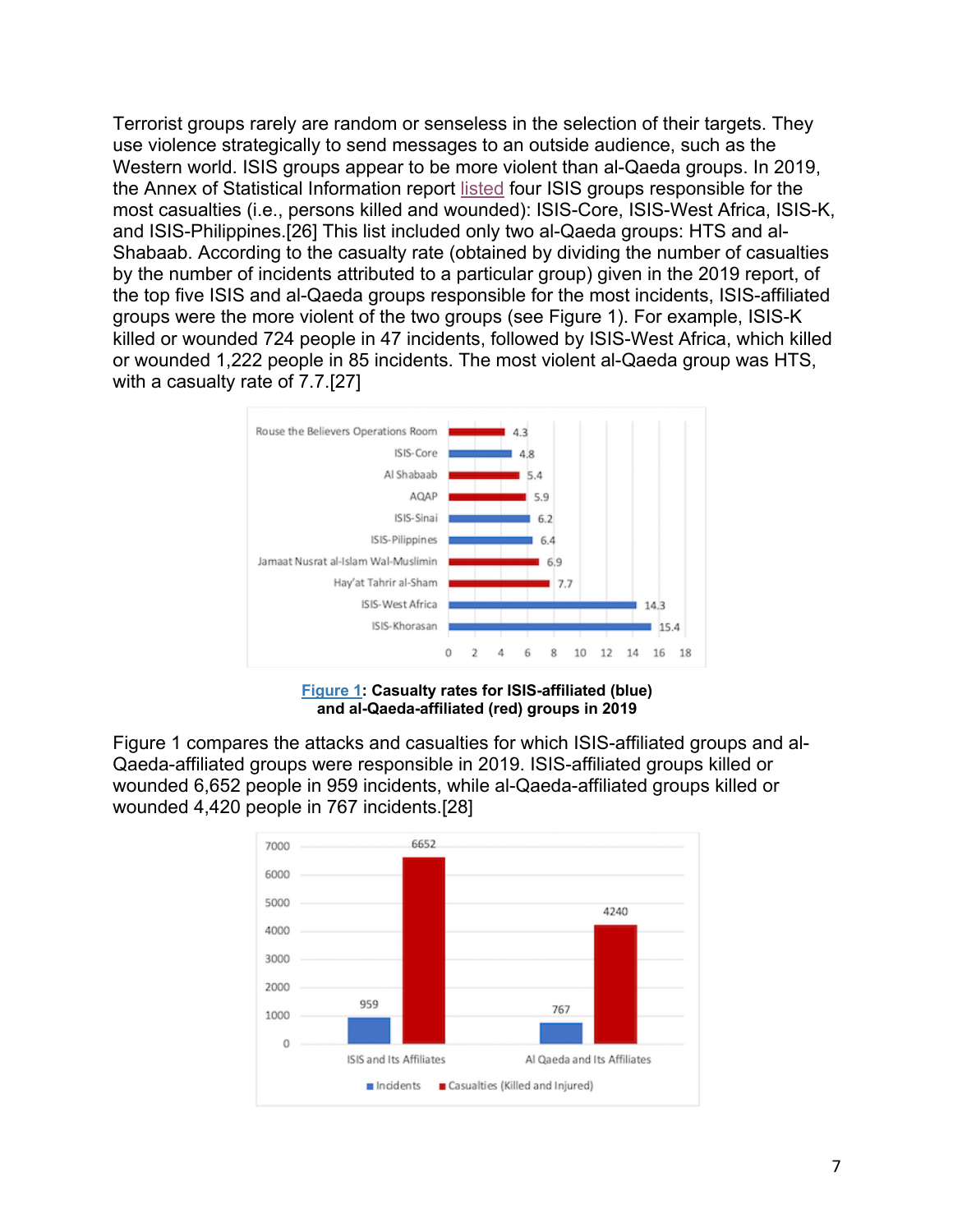#### **Figure 2: Comparison of the number of attacks and casualties for which ISIS-affiliated groups and al-Qaeda-affiliated groups were responsible in 2019**

In terms of using violent tactics, ISIS-affiliated groups have been more violent than al-Qaeda-affiliated groups. For example, ISIS-affiliated groups were involved in more beheading incidents than al-Qaeda-affiliated groups between 2014 and 2020, according to another dataset, which was collected by the author. For example, as shown in Figure 3, ISIS-Core was the perpetrator of 717 out of 1,256 beheadings in Iraq and Syria. Copying the core organization's tactics, other ISIS-affiliated groups also used beheading as one of their tactics. Additionally, ISIS-Core was involved in incidents where people were burned alive.[29]



#### **Figure 3: Number of beheaded victims, by perpetrator group. Note that all of the groups listed here—except for Lone Actor (Jihadist), Taliban, and Al Shabaab—are ISIS and its affiliates.**

# *Lone Actor Attacks*

Lone actor terrorism poses an enormous threat that shows no signs of abating. Starting from the early 2010s, the world has witnessed an increase in the number of lone actor attacks. Such attacks are committed by individuals who operate according to their own timetable and do not have any formal connections with any terrorist organizations. These individuals are mostly self-radicalized and inspired by a terrorist ideology. Two ideologies—right-wing extremism and jihadism—are dominant among lone actors. When jihadist groups realized that victory over the well-equipped and well-developed Western military was impossible, they changed their tactics and encouraged their sympathizers to operate like sleeper cells in their home countries in the Western world. According the dataset *Profiles of Individual Radicalization in the United States*, the ISIS ideology inspired more people to self-radicalize than did the al-Qaeda ideology.[30] According to author's dataset of information on lone actors between 2014 and 2020, ISIS-inspired individuals outnumbered al-Qaeda-inspired individuals (95 percent and 5 percent, respectively).[31]

# **Conclusion**

ISIS has been the predominant terrorist organization in the Middle East since the launch of Syrian civil war, dwarfing considerably the stature of al-Qaeda which, at one point,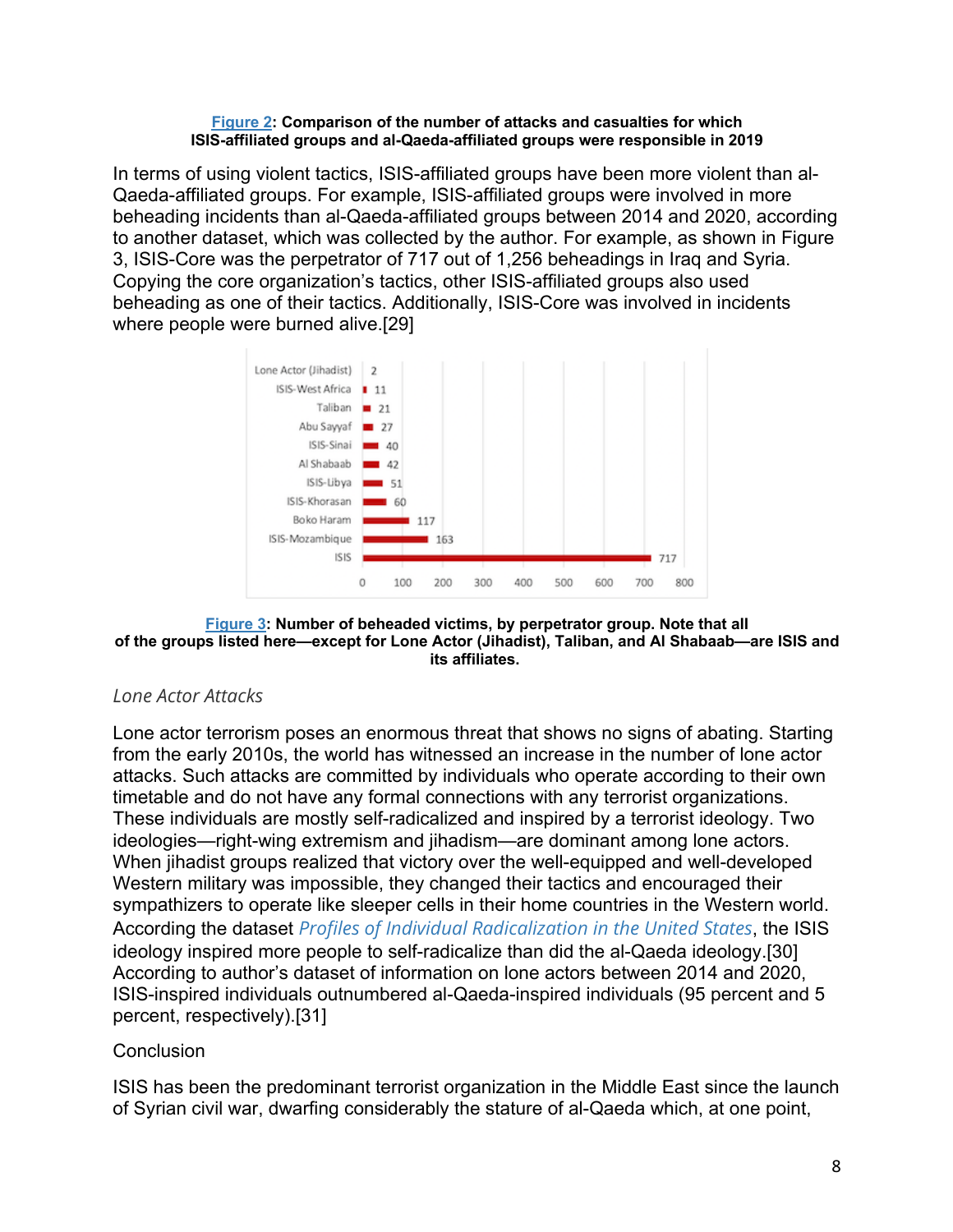was seen as a significant threat in the region and elsewhere. The world media has reported, for example, that ISIS has gained territory in Syria and Iraq, is the ruler of at least 6 million people in Iraq and Syria, has been the perpetrator of violent attacks, and has expanded its franchises in Africa, the Middle East, and Asia. Therefore, ISIS is perceived as being a more serious threat than al-Qaeda.

It would not be wrong to say that ISIS has been more successful than al-Qaeda at spreading its global influence, using indiscriminate violence, inspiring lone actors, and attracting media attention and coverage. Al-Qaeda, however, should not be underestimated. Al-Qaeda has renewed its capacity to act as a terrorist organization, its presence has increased in many regions, and it has shown that it is capable of competing on the same level as ISIS. Al-Qaeda franchises in Syria, Somalia, and the Sahel have gained popularity among potential radicals and are capable of targeting local military, international military, and state institutions. Unlike ISIS-Core and its franchises that indiscriminately target civilians, al-Qaeda-affiliated groups are more strategic in the selection and use of their terrorism targets.

On the flip side, the brutality and beheadings for which ISIS has come to be known and its penchant for claiming responsibility for almost every incident that happens in the Western world have resulted in a loss of credibility for the terrorist organization. It should be noted that until 2016, ISIS had been one of the most reliable terrorist organizations in terms of claiming responsibility for attacks that it truly had perpetrated. In the years since then, ISIS jumps at every chance to claim responsibility for terrorist attack and, at times, will make false claims of perpetrating an attack—just to maintain or bolster its popularity. The tide, however, has turned. Now al-Qaeda has the distinction of being more reliable than ISIS. Terrorism databases, for example, show that around 500 ISIS-Core attacks occur each year, a number far lower than the number of terrorist attacks for which ISIS has claimed responsibility. Al-Qaeda and its affiliates (e.g., al-Shabaab, JNIM, and HTS) on the other hand have claimed responsibility only when they were real attackers.

As one might expect, the rivalry between ISIS and al-Qaeda continues. It is common, for example, to see clashes between ISIS affiliates and al-Qaeda affiliates and for the al-Qaeda affiliates to dominate ISIS in most regions. For example, Al Shabaab has been known to clash with ISIS-Somalia, JNIM with ISIS-GS, the Taliban with ISIS-K, and AQAP with ISIS-Yemen. In most cases, Al-Qaeda affiliates have gained victories against ISIS affiliates.

The Taliban's takeover of Afghanistan in August 2021, however, has complicated the ISIS-al-Qaeda conflict. With help from the Haqqani Network, the Taliban and al-Qaeda have developed strong ties to each other. Al-Qaeda's leader, for example, praised and congratulated the Taliban for its successful takeover of Afghanistan. In another example, just as the Taliban provided safe haven to al-Qaeda before 9/11, it is believed that Al-Qaeda will enjoy immunity in Afghanistan under the Taliban government. To conclude, it would not be wrong to expect ongoing lone actor attacks by ISIS-inspired individuals in the Western world nor an increase in al-Qaeda's capacity and influence in Asia, the Middle East, and Africa. Both ISIS and al-Qaeda deserve close attention, but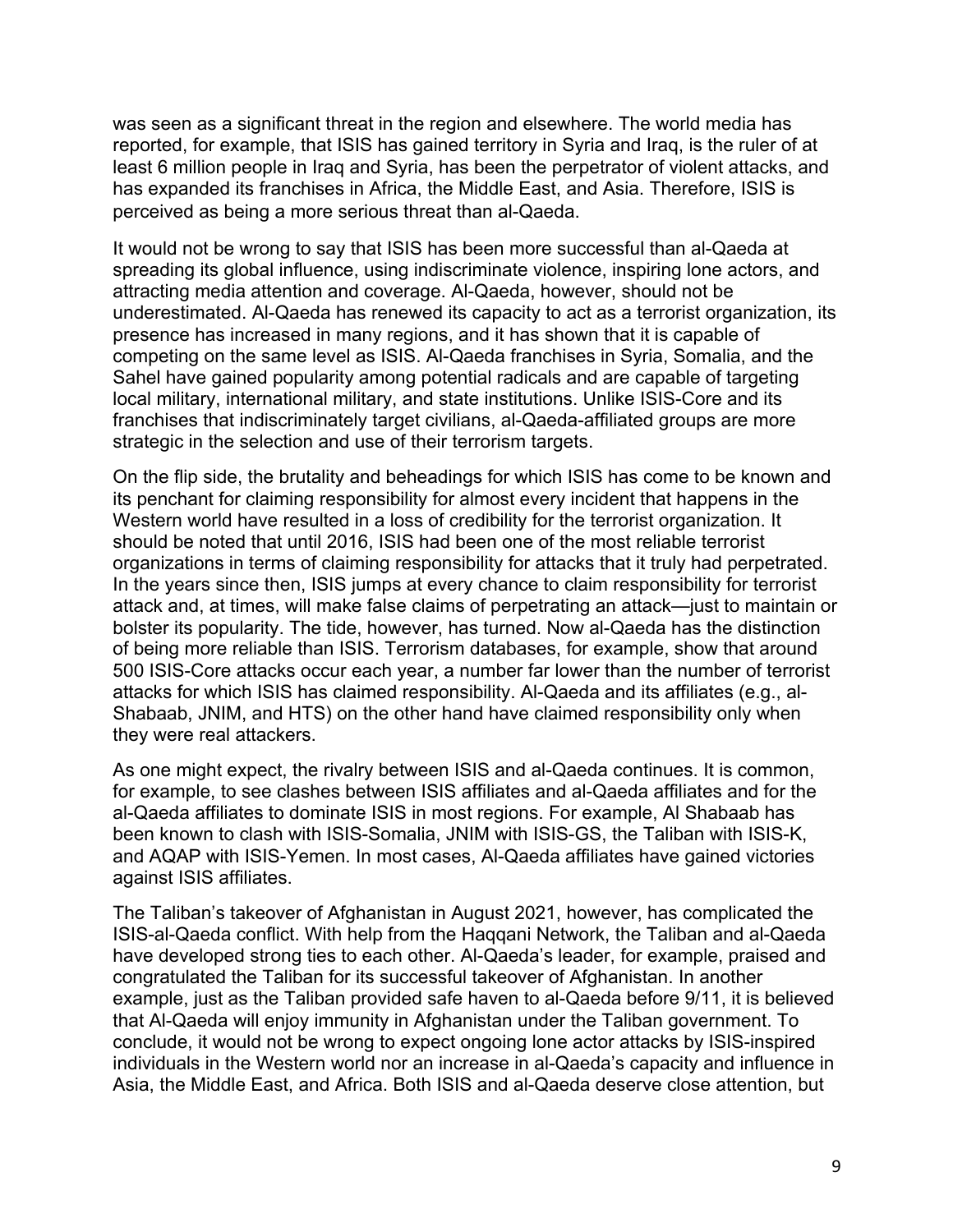the world needs to be aware of al-Qaeda's increasing capacity as a global terror threat.

## **Endnotes**

[1] Global Terrorism Database. The National Consortium for the Study of Terrorism and Responses to Terrorism (START), https://www.start.umd.edu/gtd/.

[2] Development Services Group, "Annex of Statistical Information 2019: Country Report on Terrorism 2019." Global Terrorism Trends and Analysis Center, US Department of State. 10 June 2020, https://www.state.gov/wp-content/uploads/2020/06/Annex-of-Statistical-Information.pdf.

[3] Khaled al-Khateb, "Table 1: A Sampling of Al Qaeda-Affiliated Groups

in Existence between 2015 and 2019." *Al-Monitor*. 11 January 2021, https://www.almonitor.com/originals/2021/01/syria-hurras-al-din-idlib-raqqa-attack-islamic-state.html.

[4] "Al-Qaeda in the Indian Subcontinent (AQIS)." *Mapping Militant Organizations*. Stanford: Stanford University, Center for International Security and Cooperation (CISAC). July 2018, https://cisac.fsi.stanford.edu/mappingmilitants/profiles/al-qaeda-indian-subcontinent-aqis.

[5] Iftekharul Bashar, "Rise of the Taliban in Afghanistan: Security Implications for Bangladesh." *Counter Terrorist Trends and Analyses*. Vol. 13, no. 4. International Centre for Political Violence and Terrorism Research, 2021: pp. 19– 24, https://www.jstor.org/stable/48618779.

[6] Gregory Sullivan, Audit Director to Lead Inspector General, Department of Defense, Memorandum, "Operation Inherent Resolve - Summary of Work Performed by the Department of the Treasury Related to Terrorist Financing, ISIS, and Anti-Money Laundering for First Quarter Fiscal Year 2021."US Department of the Treasury. 4 January 2021, https://oig.treasury.gov/sites/oig/files/2021-01/OIG-CA-21-012.pdf.

[7] "Twelfth report of the Analytical Support and Sanctions Monitoring Team submitted pursuant to resolution 2557 (2020) concerning the Taliban and other associated individuals and entities constituting a threat to the peace stability and security of Afghanistan." Analytical Support and Sanctions Monitoring Team to the United Nations Security Council, S/2021/486. 1 June 2021, https://www.undocs.org/pdf?symbol=en/S/2021/486.

[8] Mahmut Cengiz, "The ISIS Model and its Influence Over Global Terrorism." Paper presented to *International Criminology Conference 2021*. Washington, DC (Virtual): Policy Studies Organization. 5 Novemebr 2021, https://www.youtube.com/watch?v=6vue0u0\_IPY.

[9] Op.Cit. "Annex of Statistical Information 2019: Country Report on Terrorism 2019" at Note 2.

[10] Ibid.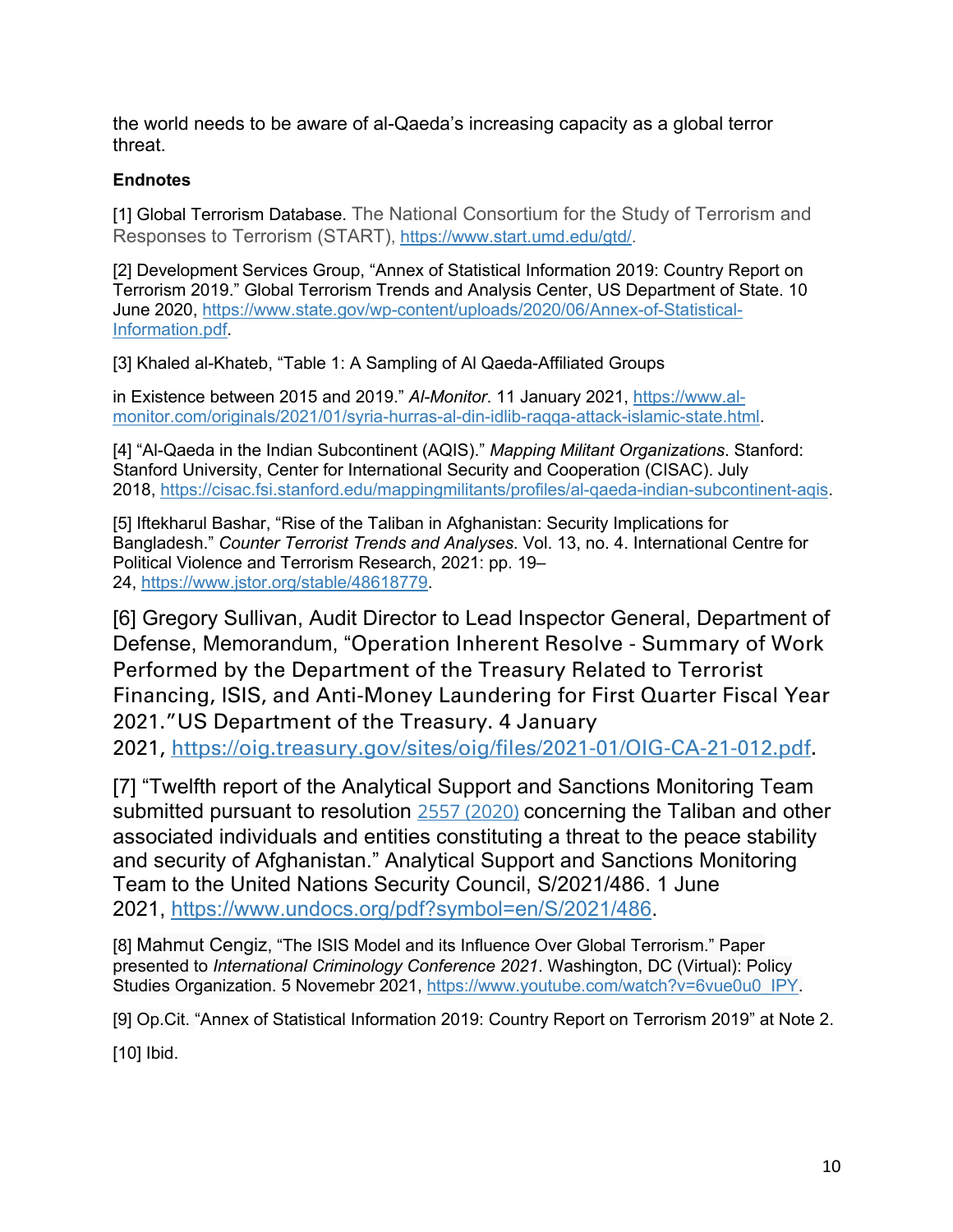[11] Ned Price, "On the Death of ISIS-GS Leader Adnan Abu Walid Al-Sahrawi." Press Release. US Department of State. 17 September 2021, https://www.state.gov/on-the-death-ofisis-gs-leader-adnan-abu-walid-al-sahrawi/.

[12] Will Hartley, "Vehicle-impact and knife attack underlines persistent low-level Islamic State threat in Tunisia." *Janes*. 24 September 2020, https://www.janes.com/defence-news/newsdetail/vehicle-impact-and-knife-attack-underlines-persistent-low-level-islamic-state-threat-intunisia,

[13] "Tunisia: Extremism and Terrorism." Counter Extremism Project. No Date [Accessed 9 January 2022], https://www.counterextremism.com/countries/tunisia.

[14] "Terrorism in Egypt." WorldData.info. No Date [Accessed 9 January 2022], https://www.worlddata.info/africa/egypt/terrorism.php.

[15] Jason Warner, "Sub-Saharan Africa's Three "New" Islamic State Affiliates." *CTC Sentinel*. Vol. 10, no. 1. January 2017, https://ctc.usma.edu/sub-saharan-africas-three-new-islamic-stateaffiliates/.

[16] Marc Chua, "Challenges Within Mozambique." *Small Wars Journal*. 15 January 2020, https://smallwarsjournal.com/jrnl/art/challenges-within-mozambique.

[17] Op.Cit. "Annex of Statistical Information 2019: Country Report on Terrorism 2019" at Note 2.

[18] Ibid.

[19] On complex coordinated terrorist attacks (CCTAs), see John P. Sullivan and Adam Elkus, "Postcard from Mumbai: Modern Urban Siege." *Small Wars Journal*. 16 February 2009, https://smallwarsjouranl.com/jrnl/art/postcard-mumbai-modern-urban-siege.

[20] Fernado Reinares, *Al-Qaeda's Revenge: The 2004 Madrid Train Bombings*. New York: Columbia University Press, 2017.

[21] Kevin J. Strom and Joe Eyerman, "Interagency Coordination: Lessons Learned From the 2005 London Train Bombings." *NIJ Journal*. Issue No. 261. October 2008, https://www.ojp.gov/pdffiles1/nij/224088.pdf.

[22] Two sequences of attacks against targets in Paris occurred in 2015. The first 7-9 January 2015 targeted the offices of the journal *Charie Hebdo* and was followed by a hostage situation and shootings, as well as an attack on the Hypercacher Kosher market. , "John P. Sullivan and Adam Elkus, "Urban Siege in Paris: A Spectrum of Armed Assault." *Small Wars Journal*. 2 February 2015, https://smallwarsjournal.com/jrnl/art/urban-siege-in-paris-a-spectrum-of-armedassault. The second on [13] November 2015 involved the siege of the Bataclan. Jean-Charles Brisard, "The Paris Attacks and the Evolving Islamic State Threat to France. *CTC Sentinel*. Vol. 8, no. 11. November/December 2015, https://ctc.usma.edu/the-paris-attacks-and-the-evolvingislamic-state-threat-to-france/.

[23] See Jean-Charles Brisard and Kevin Jackson, "The Islamic State's External Operations and the French-Belgian Nexus." *CTC Sentinel.* Vol. 9, no. 11. November/December 2016, https://ctc.usma.edu/the-islamic-states-external-operations-and-the-french-belgiannexus/.